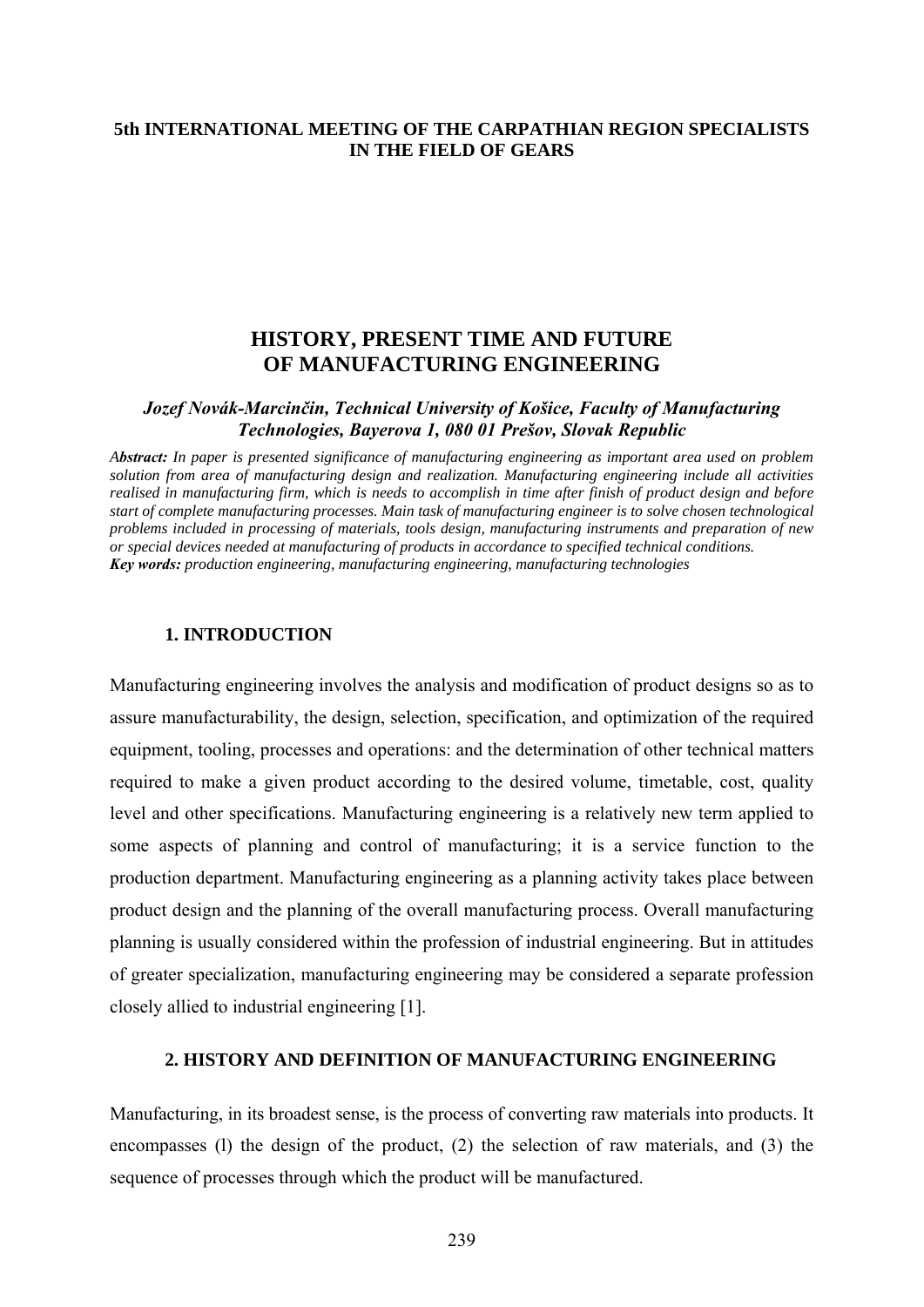Manufacturing is the backbone of any industrialised nation. Its importance is emphasized by the fact that, as an economic activity, it comprises approximately 20% to 30% of the value of all goods and services produced. A country's level of manufacturing activity is directly related to its economic health. Generally, the higher the level of manufacturing activity in a country, the higher the standard of living of its people.

The word *manufacturing* is derived from the Latin *manu factus,* meaning made by hand. The word manufacture first appeared in 1567, and the word manufacturing appeared in 1683. In the modem sense, manufacturing involves making products from raw materials by means of various processes, machinery, and operations, through a well-organised plan for each activity required. The word *product* means something that is produced, and the words product and production first appeared sometime during the 15th century.

The word *production* is often used interchangeably with the word manufacturing. Whereas manufacturing engineering is the term used widely in the United States to describe this area of industrial activity, the equivalent term in other countries is production engineering.

Because a manufactured item has undergone a number of processes in which pieces of raw material have been turned into a useful product, it has a value-defined as monetary worth or marketable price. For example, as the raw material for ceramics, clay has a certain value as mined. When the clay is used to make a ceramic cutting tool or electrical insulator, value is added to the clay. Similarly, a wire coat hanger or a nail has a value over and above the cost of the piece of wire from which it is made. Thus manufacturing has the important function *of adding value.*

Manufacturing is generally a complex activity involving a wide variety of resources and activities, such as the following [2]:

- Product design Purchasing Marketing
- Machinery and tooling Manufacturing Sales
- Process planning Production control Shipping
- Materials Support services Customer service

Manufacturing activities must be responsive to several demands and trends:

- 1. A product must fully meet design requirements and product specifications and standards.
- 2. A product must be manufactured by the most environmentally friendly and economical methods.
- 3. Quality must be built into the product at each stage, from design to assembly, rather than tested in after the product is made. Furthermore, the level of quality should be appropriate to the product's use.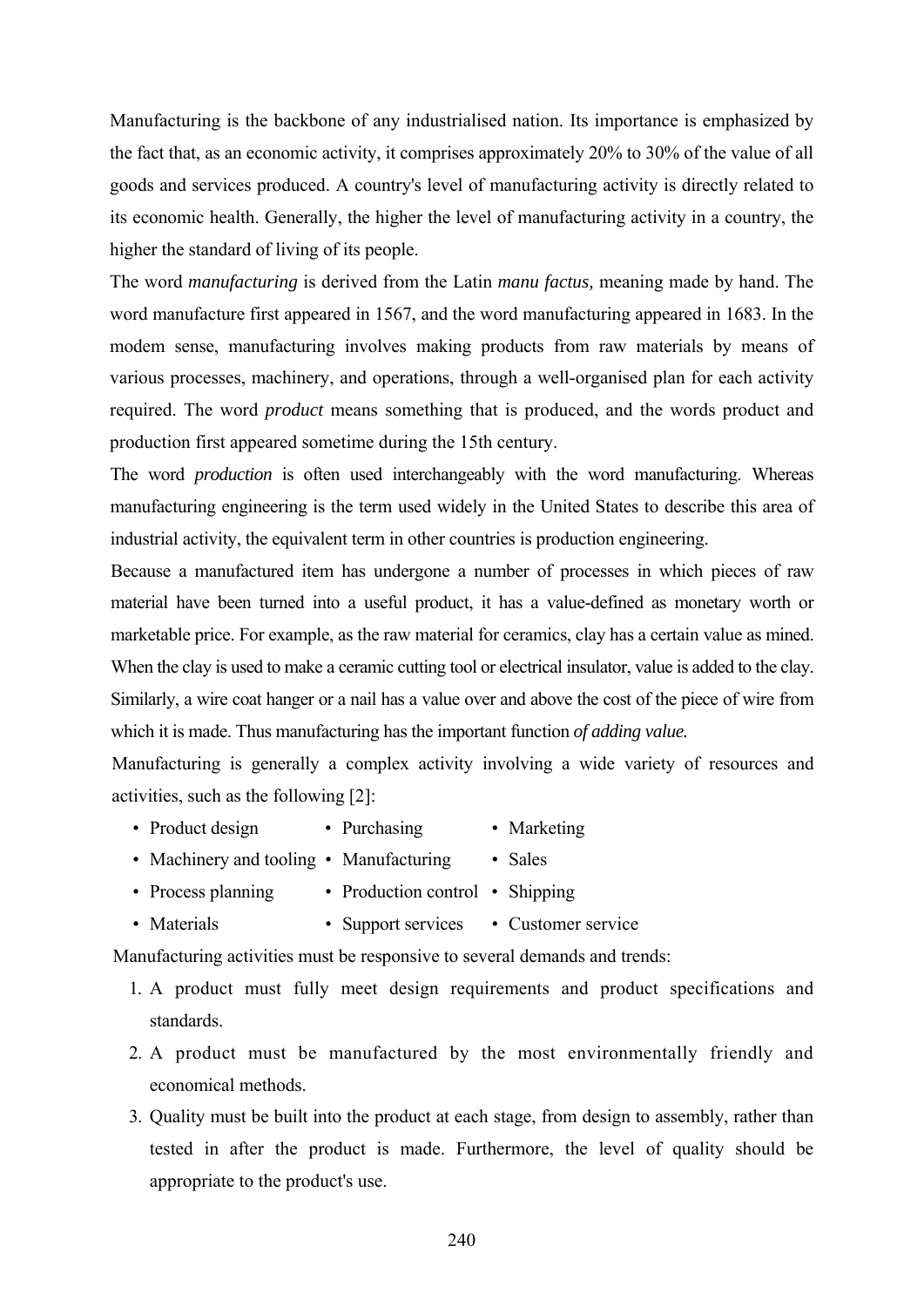- 4. In a highly competitive environment, production methods must be flexible enough to respond to changes in market demands, types of products, production rates, production quantities, and on-time delivery requirements.
- 5. New developments in materials, production methods, and computer integration of both technological and managerial activities in a manufacturing organisation must constantly be evaluated with a view to their appropriate, timely, and economical implementation.
- 6. Manufacturing activities must be viewed as a large system, the parts of which are interrelated. Such systems can now be modelled, in order to study the effect of factors such as changes in market demands, product design, and materials. Various other factors and production methods affect product quality and cost.
- 7. A manufacturing organisation must constantly strive for higher levels of quality and productivity (defined as the optimum use of all its resources: materials, machines, energy, capital, labour, and technology). Output per employee per hour in all phases must be maximised. Zero-based part rejection (and consequent reduction of waste) are also an integral aspect of productivity.

### **3. FUNCTION OF MANUFACTURING ENGINEERING**

Engineering activities involved in the creation and operation of the technical and economic processes that convert raw materials, energy, and purchased items into, components for sale to other manufacturers or into end products for sale to the public. Defined in this way, manufacturing engineering includes product design and manufacturing system design as well as operation of the factory. More specifically, manufacturing engineering involves the analysis and modification of product designs so as to assure manufacturability, the design, selection, specification, and optimization of the required equipment, tooling, processes and operations: and the determination of other technical matters required to make a given product according to the desired volume, timetable, cost, quality level and other specifications [3]. Manufacturing is one of the most complex of human group activities. It comprises hundreds or thousands of simultaneous and serial subactions, some of which occur in fractions of a second while others take hours, months, or even years to have full effect. These actions may be material, technical, informational, social or economic.

Historically, the function of manufacturing engineering was limited to developing and optimizing the production process. In brief, the manufacturing engineering function bridges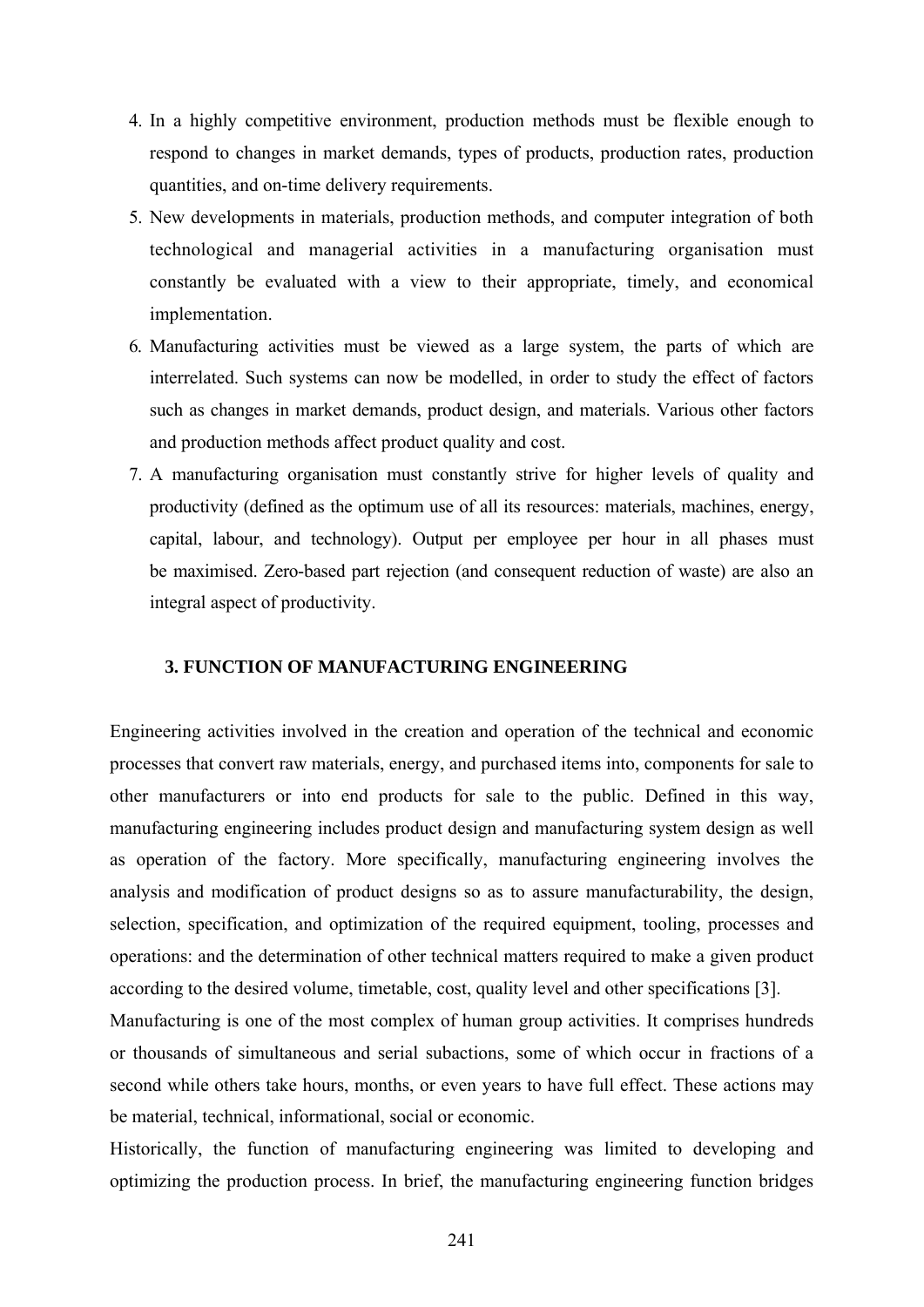the gap between the product design and full production. This can best be understood by considering the total process through which a designer's concept becomes a marketable product:

- 1. From the results of a needs analysis or market analysis, a product designer conceptualizes a product and then drawings and one or more prototypes of this product are produced.
- 2. The finalised prototype and its part drawings are released to the group responsible for the manufacturing engineering function, which starts designing and building an economically justifiable process by which the product will be produced.
- 3. When the manufacturing process developed by manufacturing engineering has been thoroughly tried and proved workable, it is turned over to the production group, which assumes responsibility for product manufacture.



Fig. 1 Flow chart showing the components of the serial method of product production

This method is known as the serial method of product production or the conventional productproduction system design process (Fig. 1). A method developed after the serial method, known as concurrent design/concurrent engineering, has been practiced in Japan since the late 1950s and since around 1980 in the most progressive companies in the United States. Concurrent design/concurrent engineering means the consideration of issues of product design, manufacture, and use concurrently, but not necessarily simultaneously. Team is formed of all the necessary specialists who meet periodically to review the status of the design, report on the success or difficulties in satisfying their individual functional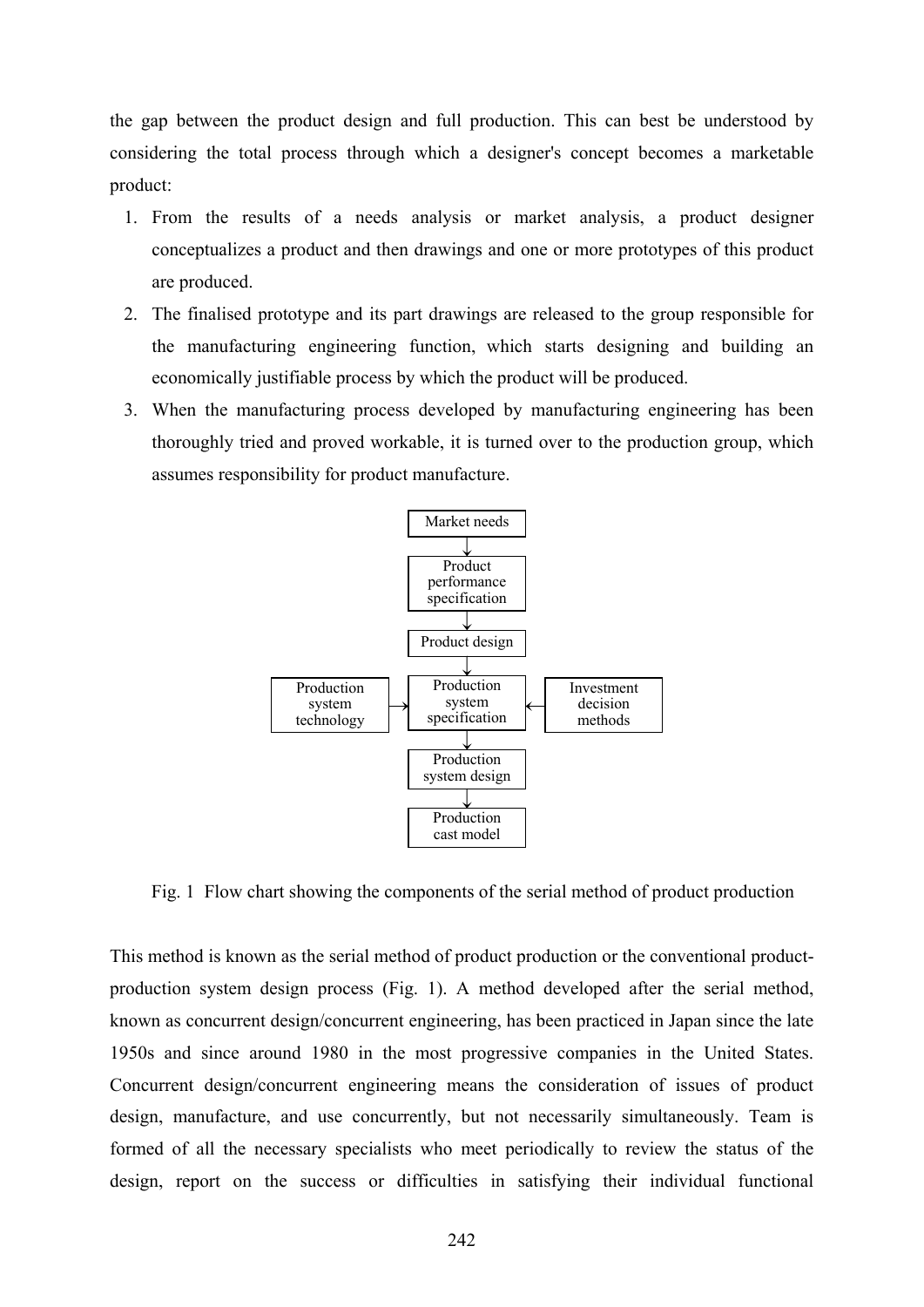constraints, and collectively determine their next steps. An alternative arrangement has the team meeting continually. The starting point for a new design includes all the history of previous products, how they were designed and manufactured, as well as the institutions of people who did the work and who will do the next design. This concept is important, because, by the time the concept validation phase is finished, 75% of the total life-cycle cost of a product has been determined. Thus any downstream function can optimise only the remaining 25%, no matter what it does or how much money it spends [4].

The planning and control of the mechanical means of changing the shape, condition, and relationship of materials within industry toward greater effectiveness and value. Manufacturing engineering is a relatively new term applied to some aspects of planning and control of manufacturing; it is a service function to the production department.

As industry and technology evolve to greater levels of sophistication, complexity, and specialization, the broad area of figuring out what to do becomes more involved and at the same time better understood. By this process some of what had been originally performed by either the production department or the industrial engineer becomes a separate activity with its own background of knowledge, principles, and techniques.

## **4. MANUFACTURING AND INDUSTRIAL ENGINEERING**

Manufacturing engineering as a planning activity takes place between product design and the planning of the overall manufacturing process. Overall manufacturing planning is usually considered within the profession of industrial engineering. But in attitudes of greater specialization, manufacturing engineering may be considered a separate profession closely allied to industrial engineering.

The purpose of production engineering is to refine and adjust the design of the product (preferably with the product designer) to the problems involved in its proposed manufacture. Conversely it should solve certain problems, mainly mechanical, such as those involved in processing, tools, dies, and new or special equipment necessary to manufacture the product efficiently and according to the established specifications.

Product design, manufacturing engineering, and industrial engineering overlap variously according to the situation, policy, and organization. The techniques of manufacturing engineering are mainly in the field of mechanical engineering, but some are closely related in concept and performance to, if not directly derived from industrial engineering.